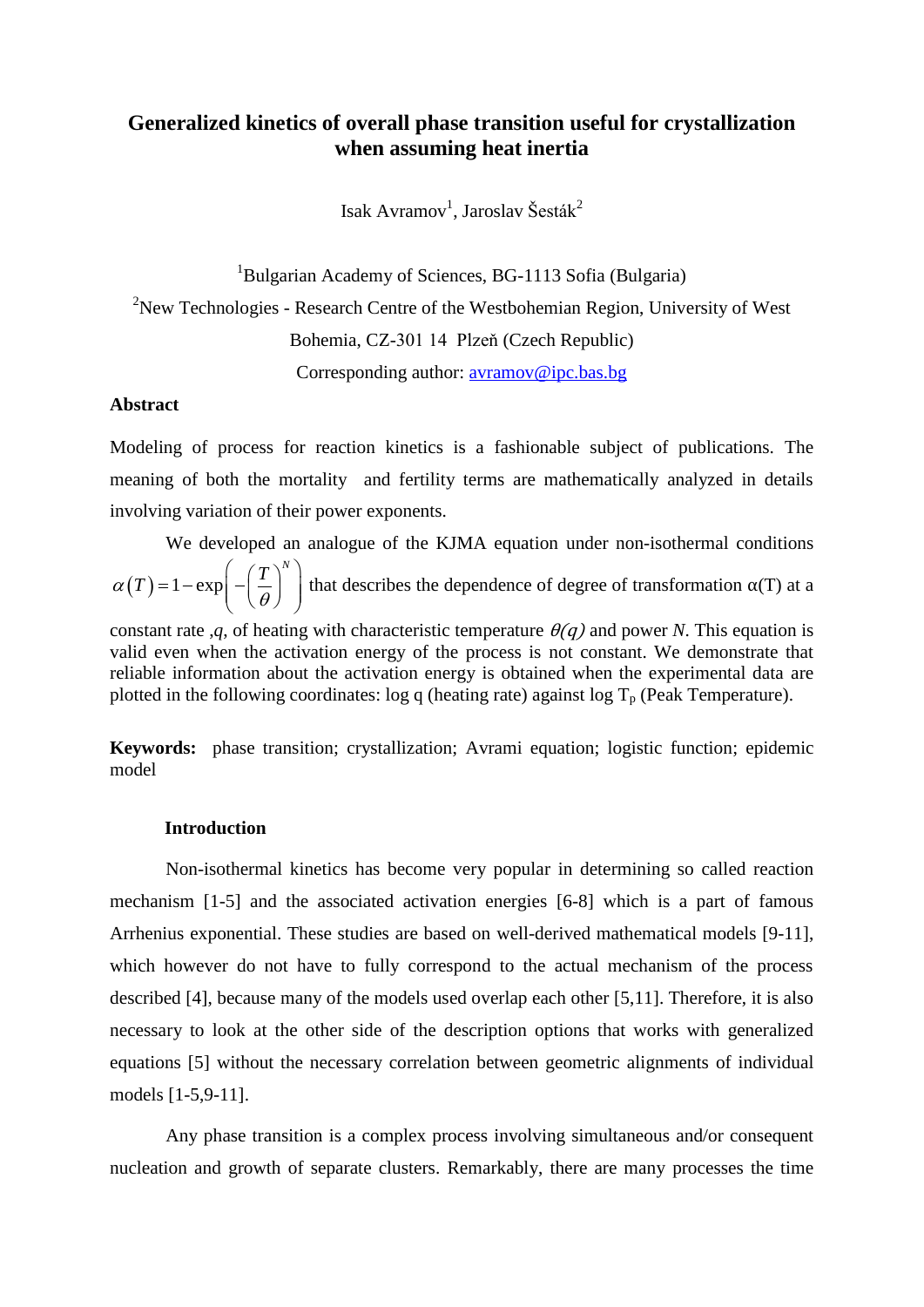dependencies of which can be described by similar curves [12]. Many of them are not in the field of materials science. Some examples are the pestilence spread among individuals; the propagation of population of animals, or of plants, or of microorganisms, and many others. Most of the existing "epidemic" models make simplifying assumptions about the mechanism of the process. Although the role of disturbance was discussed in details, [13-17], some problems regarding the dynamics of the process remain unsolved. Despite the fact that infection dissemination is essentially a spatiotemporal phenomenon, most models either disregard spatial structure or consider local transmission only [3]. In 1845 while studying the population growth, Verhulst introduced the *logistic functions* [18,19].The initial stage of growth is approximately exponential; then, as saturation begins, the growth slows, and at maturity, growth stops. Actually, all mentioned processes can be described by variants of logistic functions [18-20] that describe the evolution in an environment with a bordered upper limit of the population

### **Generalized equation of transformation kinetics**

The idea of logistics functions was first formulated by Verhulst [18,19]. These performs are sigmoid (S-shaped) functions describing the development of fraction  $\alpha(t)$  of a new state in a media being subject to exhaustion. It is naturally anticipated [21,22] to assume that the transformation rate is a product of two functions, one of them representing the so called reaction mechanism,  $f(\alpha)$ , being explicitly dependent on  $\alpha$ , only. The other k (t) is usually assumed to depend on time by temperature [21]), which is herewith assumed dependent on time straight away yielding the rate equation

$$
\frac{d\alpha(t)}{dt} = k(t)f(\alpha) \tag{1}
$$

This form enables to separate variables having the following solution

$$
\int_{0}^{\alpha} \frac{d\alpha'}{f(\alpha')} \equiv F(\alpha) = K(t) \equiv \int_{0}^{t} k(t')dt'
$$
\n(2)

where  $k(t)$  is the time derivative of  $K(t)$ . Even if it sounds strange, the advantage of the equality of the integral functions  $F(\alpha) = K(t)$  is that we can make conclusions on the nature of one of the integrands  $f(\alpha)$  and/or  $k(t)$  without knowing the explicit form of the other one. To explain this we give examples from kinetics of phase transition, although examples in the rest of the already mentioned processes are also possible. If in a series of experiments we change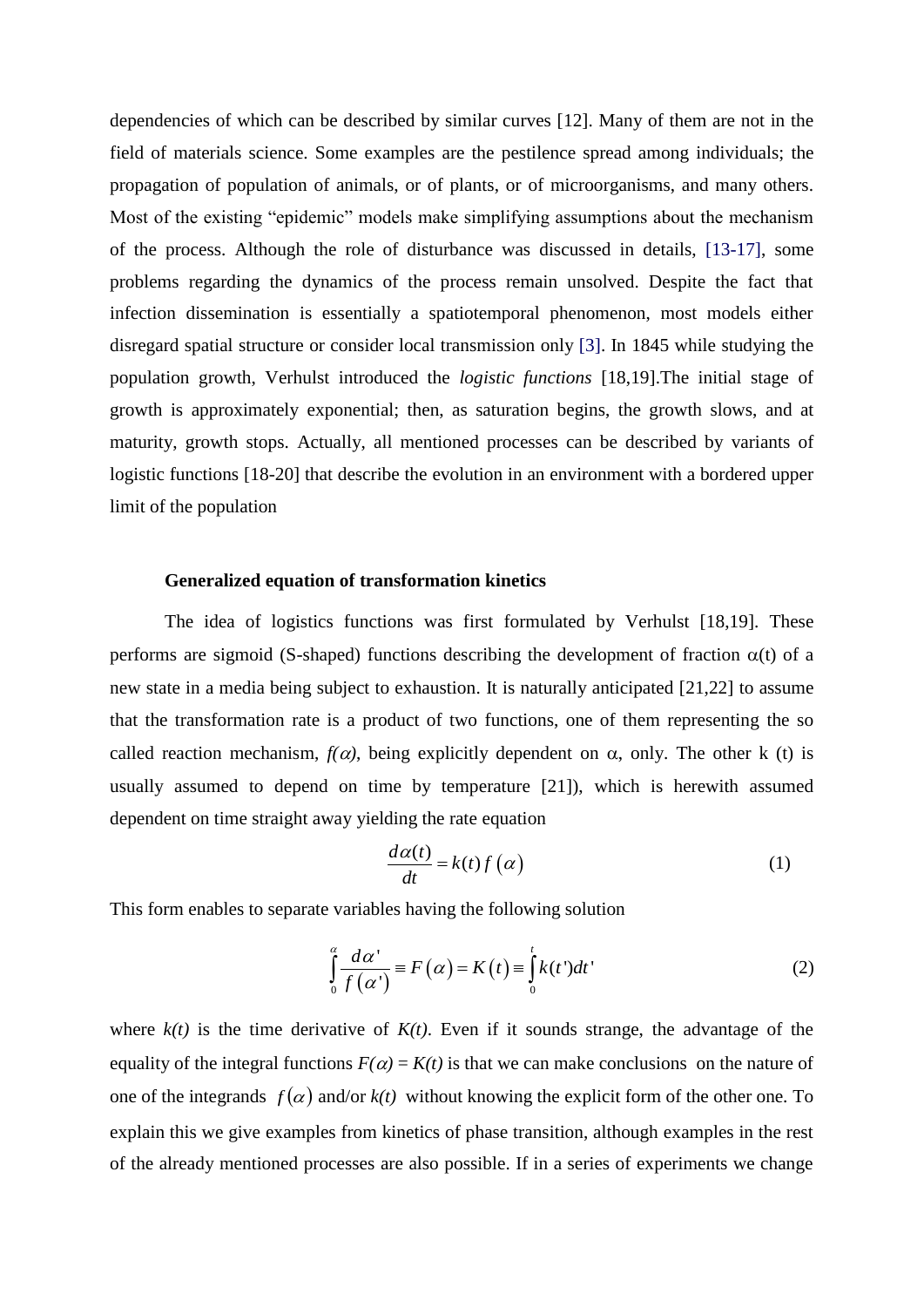conditions in such a way that  $k(t)$  changes but  $f(\alpha)$  is not affected (for instance we vary the heating rate), the time  $t_{\alpha}$  for which a given value of  $\alpha$  is reached, i.e.  $F(\alpha) = const$ , will give us important information because the condition  $\int k(t')dt' = const$ *t*  $\int_a^a k(t')dt' =$ 0  $(t')dt' = const$  is also required. In the following we use the reciprocal of k, the characteristic time  $\tau = 1/k$ , because this is more suitable as the dimension of  $\tau$  is [time]. If  $\tau$  does not change with time (which is possible only under isothermal conditions) we have the simplest solution

$$
K(t) = \frac{t}{\tau} \tag{3}
$$

The simplest assumption, is that  $f(\alpha)$  is proportional to the product of  $\alpha$  and  $(1-\alpha)$ .

$$
f(\alpha) = \alpha(1 - \alpha) \tag{4}
$$

The term  $\alpha$  is an assumption that the process proceeds as a first order autocatalytic reaction (Prout and Tompkins [23]) while the term  $(1-\alpha)$  accounts that the process can proceed only in that part of the system that is not yet transformed. In the other worlds [22] it is called *mortality*, $\alpha$ , which subsists the reactant disappearance and the product formation and the complementary *fertility* of a reactant yet ready to act in response $(1-\alpha)$ . There are several assumptions on  $f(\alpha)$ , the corresponding  $F(\alpha)$  functions /24,25/ and the solutions for the time dependence of the degree of transformation  $\alpha$ . A generalized assumption [19,20] is that the transformation proceeds as an autocatalytic reaction of order *p*.

$$
\frac{d\alpha}{dT} = \left[\frac{1}{(1-p)\tau}\right] \alpha^p (1-\alpha) \tag{5}
$$

As far as the explicit form of characteristic time is not specified for the moment, here for convenience we introduce the numerator *(1-p)*.

If there are enough reasons to believe that the conditions are not essentially changing during the process, i.e., if  $\tau$  can be assumed constant, it is appropriate to replace in the table *K(t)* by  $t/\tau$  (later on we shall discuss also some possible  $\tau(t)$  – dependencies). For instance, in the case of kinetics of phase transitions,  $\tau(t)$  depends on time if the temperature is changing.

Several solutions of Eq(5) for different values of the order parameter  $p$  are discussed in / 25,26. Here we will try to make a universal solution good for any *p* value. We will make this solution a variant of the known KJMA equation, which has the form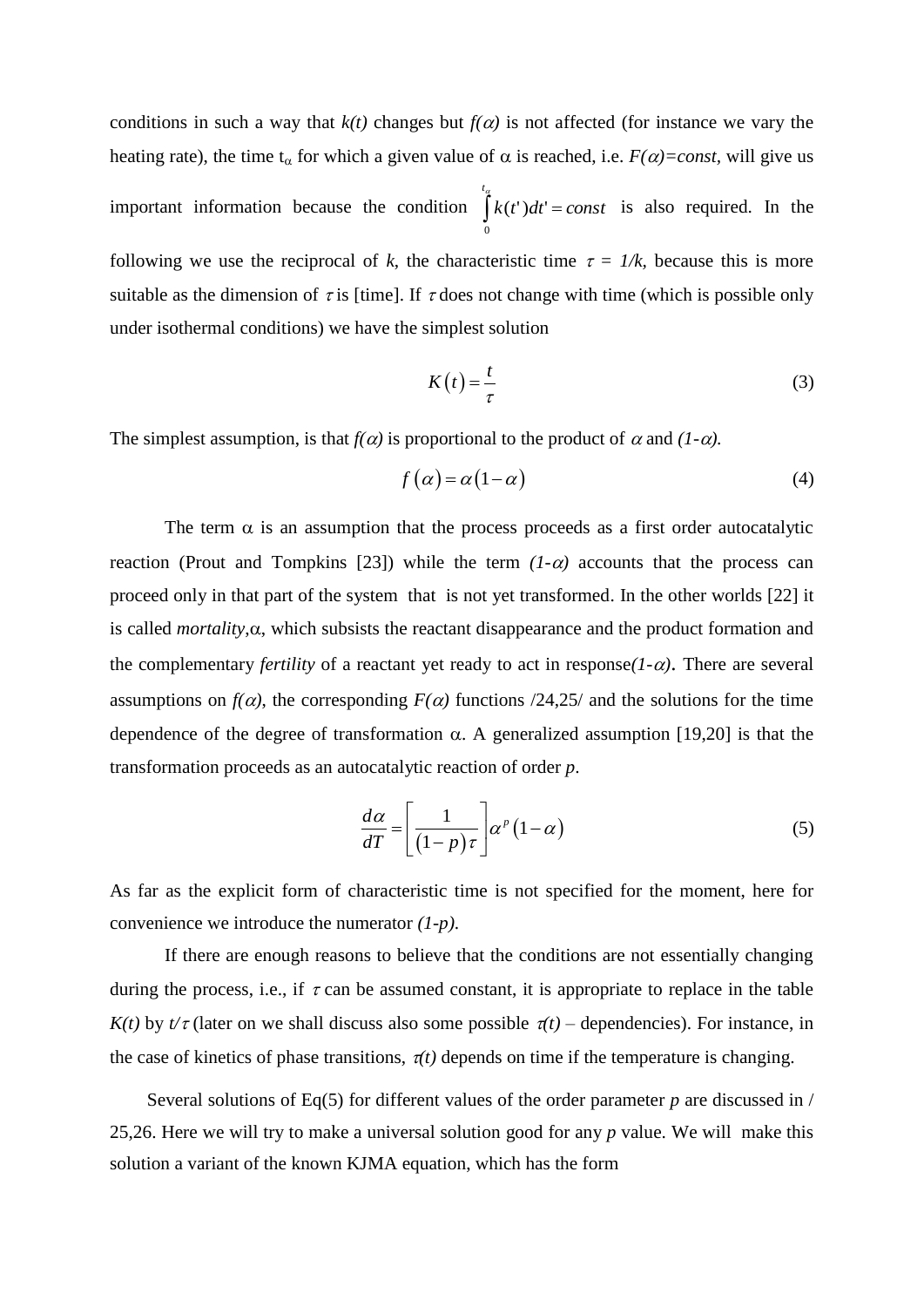$$
\alpha = 1 - \exp\left(-\left(\frac{t}{\tau}\right)^n\right) \tag{6}
$$

Here it will be demonstrated that the KJMA equation follows if transformation proceeds as an autocatalytic reaction of order  $p$  (Eq(5)). It is convenient to introduce the parameter 1 1 *n p*  $=$ -. In this way Eq(5) becomes

$$
\frac{d\alpha}{dT} = \left[\frac{n}{\tau}\right] \alpha^{\frac{n-1}{n}} (1-\alpha) \tag{7}
$$

Since  $\alpha$  is small parameter we use the approximation

$$
\ln x \approx x - 1 \tag{8}
$$

only this time in opposite direction, i.e. we introduce a logarithmic term by substituting x - 1. In particular, here we use it in the form

$$
\alpha^{\frac{n-1}{n}} \approx -\left[\ln\left(1-\alpha\right)\right]^{\frac{n-1}{n}}\tag{9}
$$

When  $Eq(9)$  is introduced into  $Eq(7)$ , a differential equation is obtained, the solution of which leads to universal validation of KJMA equation(6) with n being the so called Avrami parameter.

## **Kinetics of phase transition under non-isothermal conditions**

If  $\tau$  is not constant, we need to have it explicit form to solve  $K(t)$ . For instance, if temperature of the system is changing with time,  $\tau$  is also changing according to expression

$$
\tau(T) = \tau_o \exp\left(\frac{E}{RT}\right) \tag{10}
$$

depending on the activation energy *E*. Since at low temperatures  $\pi(T)$  is very large, no process is running there and we can assume that the heating at constant rate  $q$  has started at  $T=0$  [K] and *q*  $t = \frac{T}{t}$ , so that

$$
\frac{d\alpha}{f(\alpha)} = \frac{dT}{q\tau(T)}\tag{11}
$$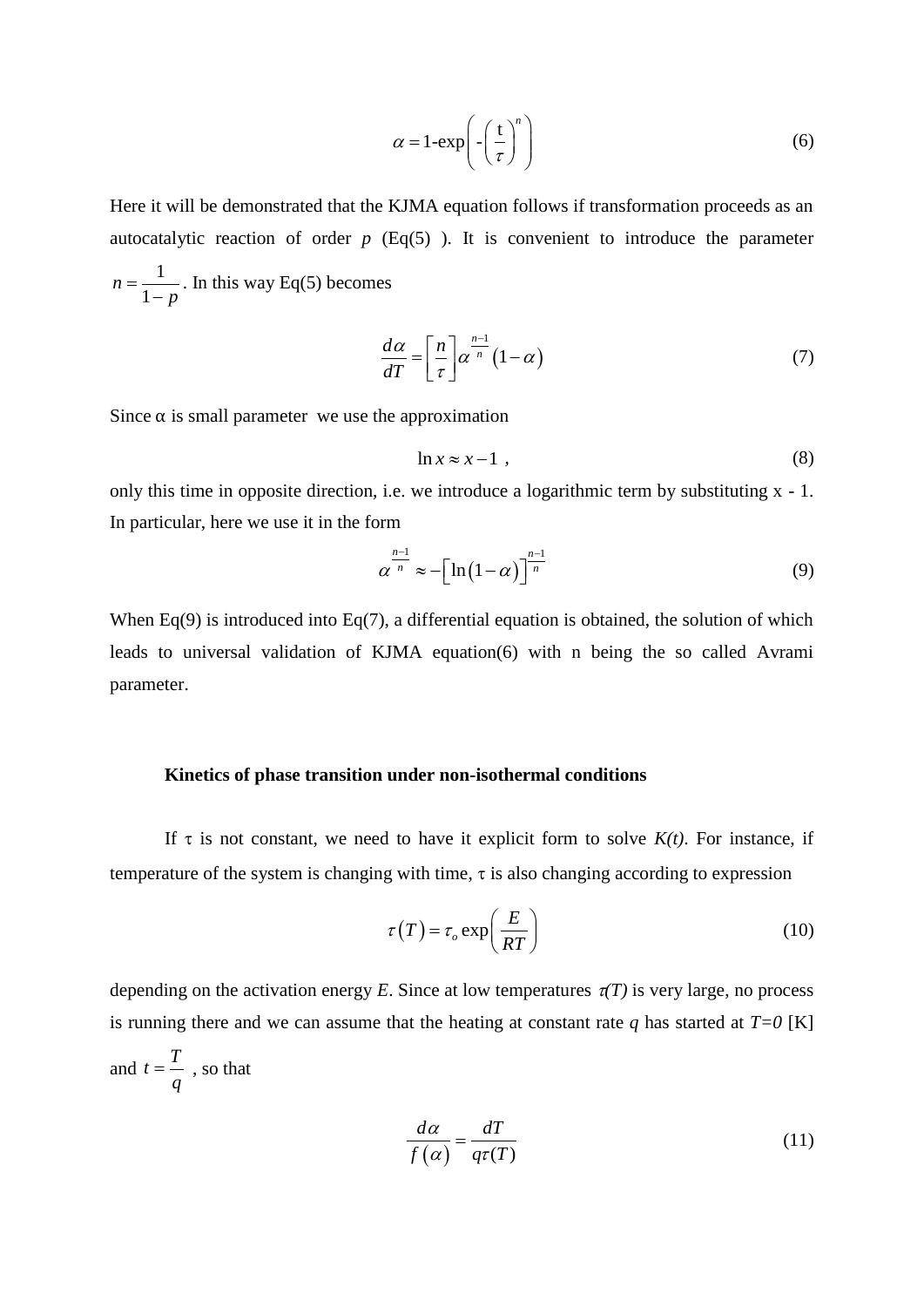The rate parameter  $K(t)$  is becoming

$$
K(T) = \int_{0}^{T} \frac{e^{-\frac{E}{RT}}}{q\tau_o} dT
$$
\n(12)

The integral of Eq(12) is solved only after it is assumed that the activating energy E is a constant. This seriously limits the scope of its possible applications. So we have to find a way to replace the exponential term in expressing the time of crystallization  $\tau$  (Eq(10)), without changing the nature of the assumption of activation energy. Although the crystallization interval depends on the rate of heating, the process proceeds in a relatively narrow temperature range. For this reason, we involve a reference temperature  $T_r$  somewhere in the middle of the interval. (Later we demonstrate that  $T_r$  exact position is not significant) Thus, a non-dimensional temperature *Tr T* , which varies around a unit with a deviation of no more than 5%, is introduced. Using this temperature we can express the activation energy and develop it in power series in the following form:

ne following form:  
\n
$$
\frac{E}{RT} = \frac{E}{RT_r} \left(\frac{T_r}{T}\right) \approx \frac{E_r}{RT_r} + \left(\frac{d\left[\frac{E}{RT_r}\left(\frac{T_r}{T}\right)\right]}{d\left(\frac{T_r}{T}\right)}\right)_{\frac{T_r}{T} = 1} \left(\left(\frac{T_r}{T}\right) - 1\right)
$$
\n(13)

The term in square brackets is the apparent activation energy *E*

$$
\mathcal{E} = \left(\frac{d\left[\frac{E}{RT_r}\left(\frac{T_r}{T}\right)\right]}{d\left(\frac{T_r}{T}\right)}\right)_{\frac{T_r}{T}} = \frac{E_r}{RT_r} + \left[\frac{d\left[\frac{E}{RT_r}\right]}{d\left(\frac{T_r}{T}\right)}\right]_{\frac{T_r}{T}} \tag{14}
$$

For constant activation energy this is just its dimensionless form  $\mathcal{E} = \frac{L_r}{2\pi\epsilon}$ *r E RT*  $=\frac{E_r}{2\pi}$ . It is useful to compare the term in square brackets on the right side of  $Eq(14)$  with the dimensionless activation energy in the form

$$
\left[\frac{d\left[\frac{E}{RT_r}\right]}{d\left(\frac{T_r}{T}\right)}\right]_{\frac{T_r}{T}=1} = (a-1)\frac{E_r}{RT_r}
$$
\n(15)

Here *a* plays a role of "fragility" parameter and accounts to what extent the activation energy depends on temperature. For  $a = 1$  activation energy is constant. With this fragility the apparent activation energy *E* becomes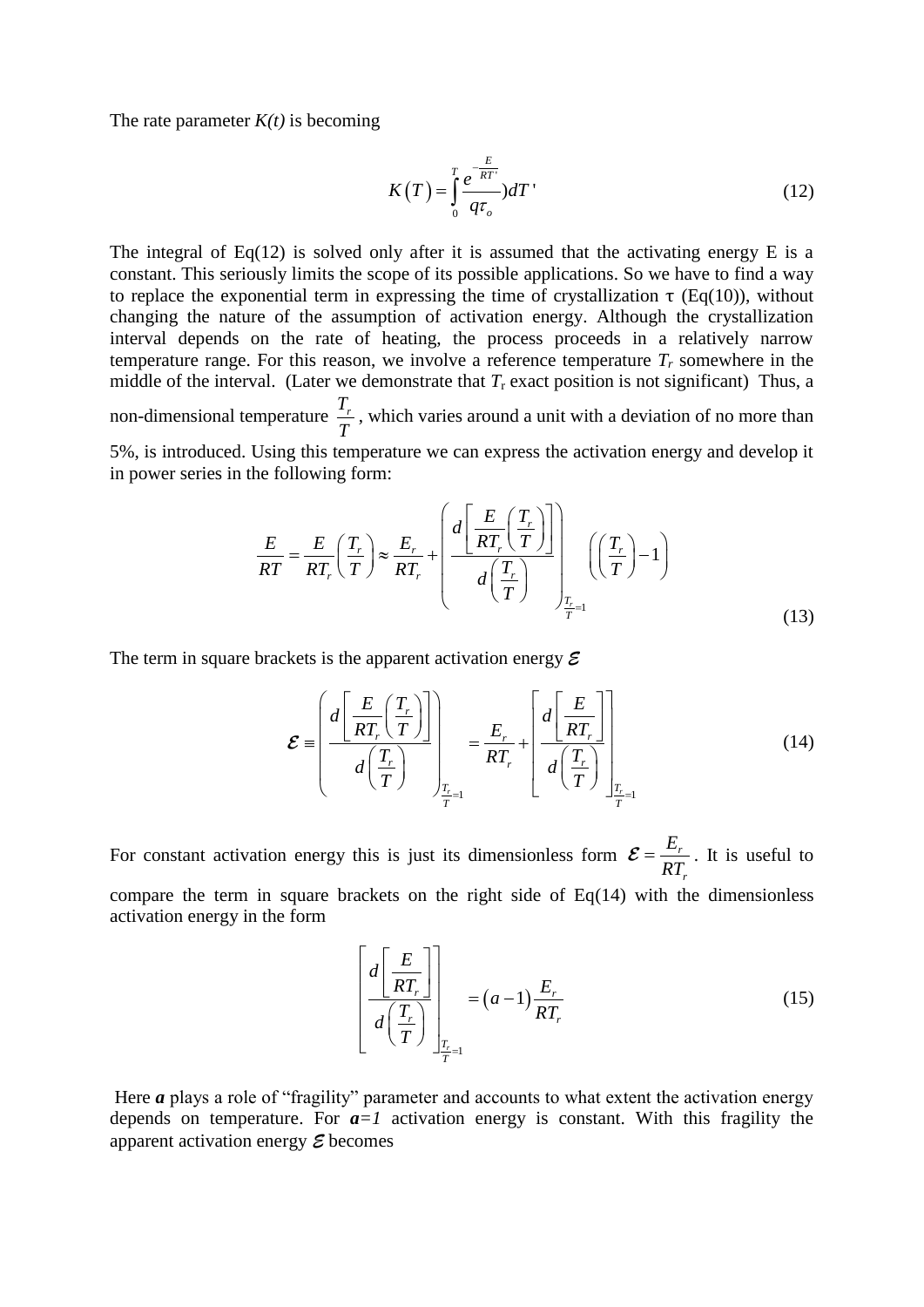$$
\mathcal{E} = a \frac{E_r}{RT_r} \tag{16}
$$

Note that the apparent dimensionless activation energy  $\mathcal E$  has relatively large value  $\mathcal E \geq \frac{L}{2\pi}$ *r E RT*  $\geq \frac{L_r}{2\pi}$ .

For the variable  $\frac{T_r}{T}$ *T* the approximation given by  $Eq(8)$  is valid, so that

$$
\frac{E}{RT} = \frac{E_r}{RT_r} + \mathcal{E}\left(\left(\frac{T_r}{T}\right) - 1\right) = \frac{E_r}{RT_r} + \mathcal{E}\ln\left(\frac{T_r}{T}\right)
$$
(17)

In this way, the crystallization time  $(Eq(10))$  is released from the exponential term because  $\sum_{c} \exp\left[\frac{E_r}{RT}\right] \exp\left[\ln\left(\frac{T_r}{T}\right)\right]$ *r*  $E_r$ <sub>exp</sub> $\int$ <sub>lexp</sub> $\int$  In  $\left(\frac{T}{T}\right)$  $\frac{E_r}{RT_r}$  exp  $\ln\left(\frac{I_r}{T}\right)$ In this way, the crystallization time<br> $\tau = \tau_o \exp\left[\frac{E_r}{RT}\right] \exp\left[\ln\left(\frac{T_r}{T}\right)^{\epsilon}\right]$  easi  $= \tau_o \exp\left[\frac{E_r}{RT_r}\right] \exp\left(\ln\left(\frac{T_r}{T}\right)^{\varepsilon}\right)$  easi easily transforms to  $\tau_r = \tau_r \frac{I_r}{T}$  $T = \tau_r \left( \frac{T}{T} \right)$ *T*  $\tau(T) = \tau_r \left(\frac{T_r}{T}\right)^c$ (18)

Here  $\tau_r$  is the crystallization time at the reference temperature. Note that  $\tau(T)$  is valid for every form of apparent activation energy *E*, no matter how it depends on the temperature. This time the temperature dependence of degree of transformation  $\alpha(T)$  is solved easily<br> $\left(\begin{array}{cc} T & \left(T\right)^{\mathcal{E}+1}\end{array}\right)^n$ 

$$
\alpha(T) = 1 - \exp\left(-\left(\frac{T_r}{q\tau_r(\mathcal{E}+1)}\left(\frac{T}{T_r}\right)^{\mathcal{E}+1}\right)^n\right)
$$
\n(19)

In order to make the expression appear more friendly, we introduce two new variables: the parameter

$$
N = n(\mathcal{E} + 1) \tag{20}
$$

and the characteristic temperature

$$
\theta = \left[ q \tau_r T_r^{\varepsilon} \left( \mathcal{E} + 1 \right) \right]^{\frac{1}{\varepsilon + 1}} \tag{21}
$$

. With these notations we arrive to the main expression presenting the temperature dependence of degree of transformation  $\alpha(T)$ 

$$
\alpha(T) = 1 - \exp\left(-\left(\frac{T}{\theta}\right)^N\right)
$$
\n(22)

Here  $\theta$  is the characteristic temperature at which the transformation degree  $\alpha(\theta)=1-1/e$ . Moreover, it can be shown the peak temperature  $T_p$  of the  $\alpha(T)$  curve is approximately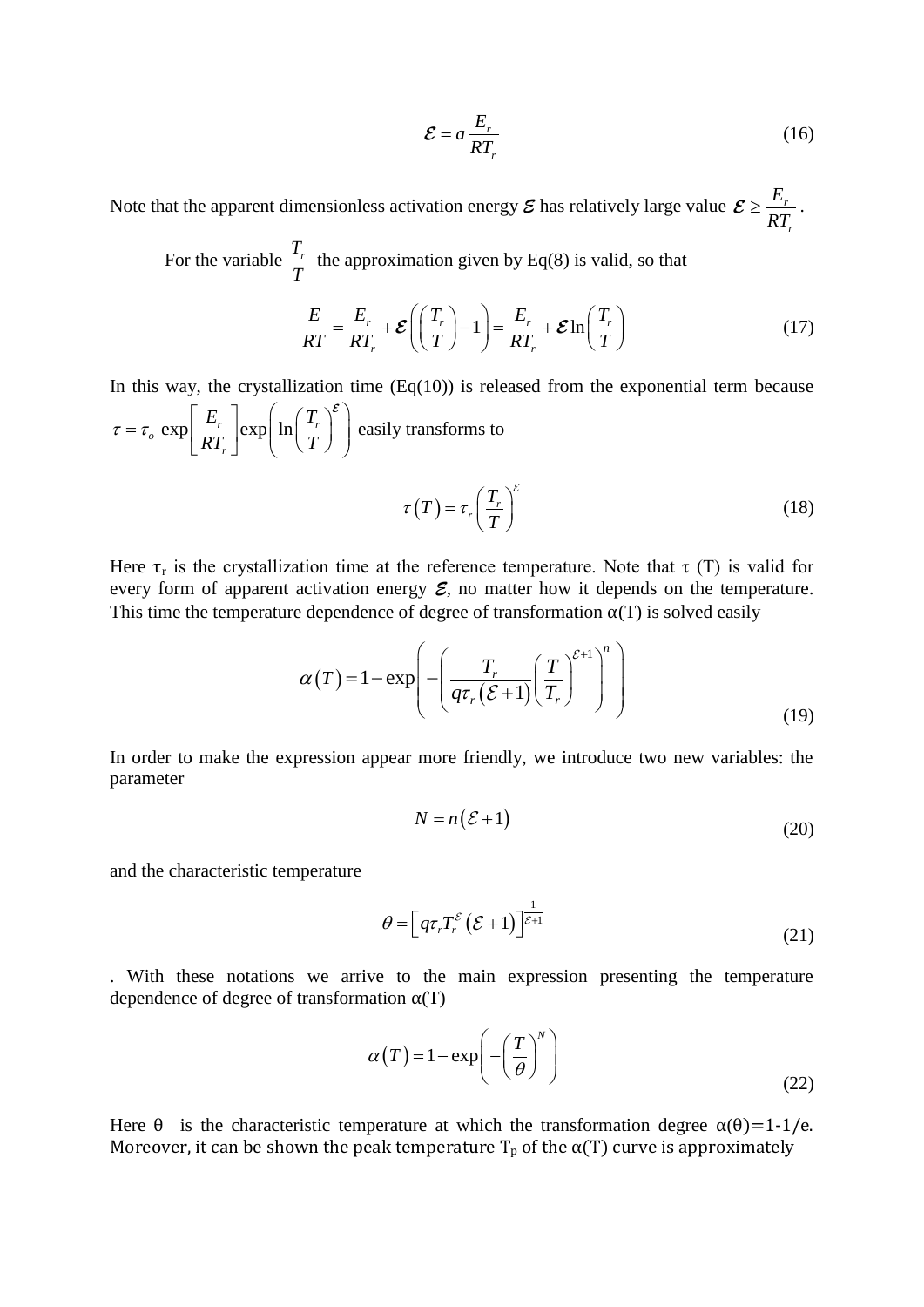$$
T_p \approx \theta \tag{23}
$$

By combining  $Eq(21)$  and  $Eq(23)$ , it is seen that when the experimental data are set to logarithmic coordinates (log *q* vs log  $T_p$ ), a straight line is expected from the slope of which  $\mathcal E$ can be directly determined

\n (a) 
$$
\log q = (\mathcal{E} + 1) \log T_p - \mathcal{E} \log T_r - \log(\mathcal{E} + 1) - \log(\tau_r)
$$
\n

\n\n (24)\n

Moreover, the intercept, Y, gives information about the crystallization time  $\tau_r$  at reference temperature.

$$
Y = -(\mathcal{E}\log T_r + \log(\mathcal{E} + 1) + \log(\tau_r))
$$
\n(25)

To evaluate the value of  $\tau_r$ , we use the  $\mathcal E$  value already obtained from the slope and we take for  $T_r$  the mean value of the temperature range in which the study was conducted. Obviously, the accuracy of the determination is a function of the width of this temperature range

### **Note on a still forgotten effect of heat transfer and dispersion**

Presenting our mathematical analysis deliberately ignores the practical effects of real measurements, which specifically for the dynamic mode of thermal analysis include energy transfer, i.e., heat transfer and dissipation in the sample body [26-29]. Every amount of externally delivered or internally produced heat in the sample must be equilibrated within the sample's thermal capacity,  $C_p$ , that is by adjusting the molecular motions of all the species present there. All motions notably have the same inertia behavior as any macroscopic motion described in the Newton´s historical laws. Let us remember that heat inertia is physically the product of heat capacity,  $C_p$ , and the rate of its temperature changes,  $\Delta T/dt$ . This is well comparable with its mechanical equivalent: the mechanical momentum, which is the product of mass and its movement - velocity. Thus  $C_p$ , plays the role of mass and  $\Delta T/dt$  its speed. While no one would question the validity of mechanical momentum, heat inertia resulting from the time-honored Newton cooling law continues to be overlooked. Some kineticists are reasoning that its incorporation would be too complicated and would impair the computational throughput. Others say that if thermal inertia has not been applied in kinetics over the past 300 years, there is no reason to apply it now and in the future. Still others use philosophical resignation, saying that science is never accurate and it only approximates the truth - as an excuse for knowingly using inaccurate models while the ways to correct them has been known for a long time. This phenomenon has been detailed in our recently published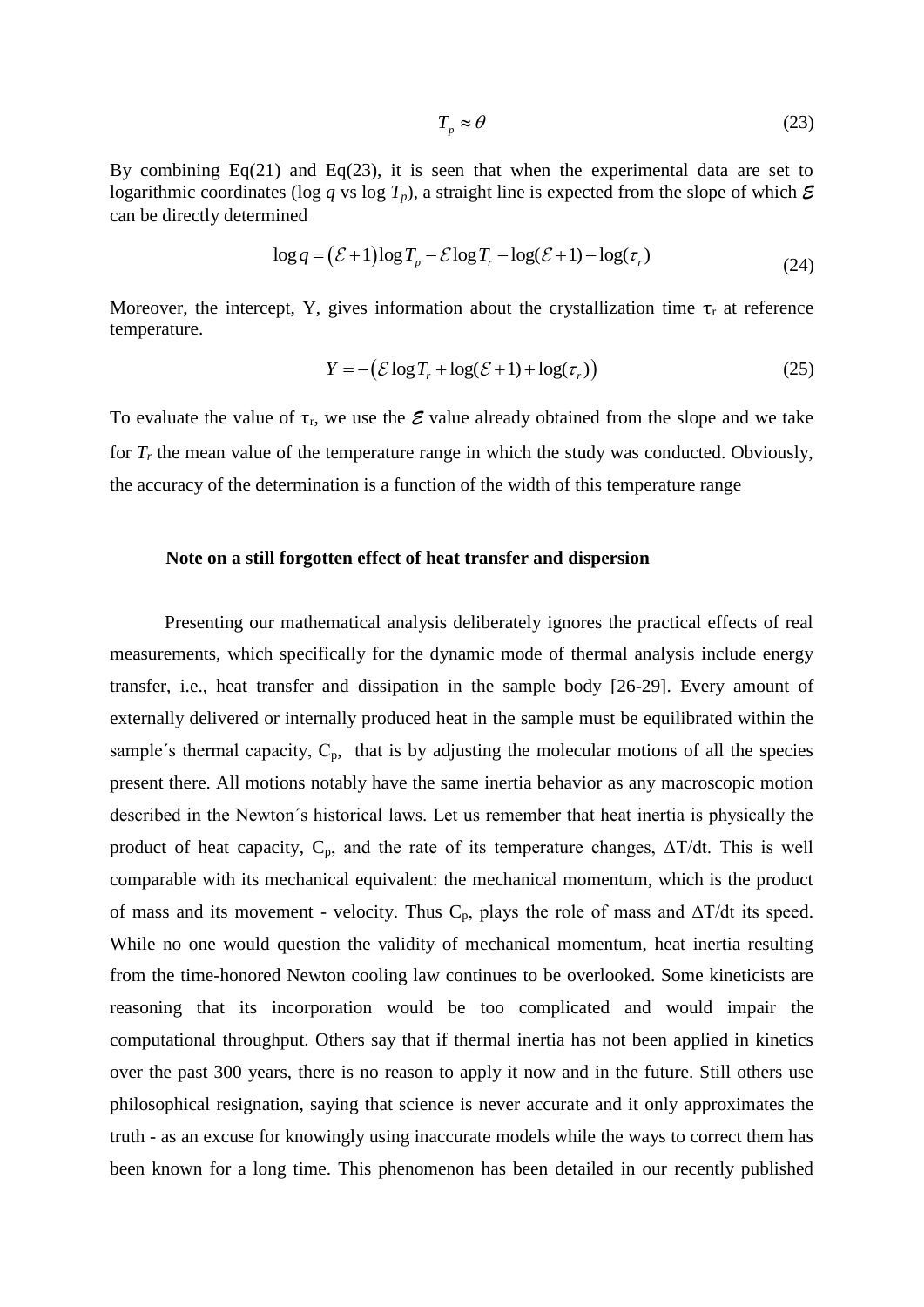papers [26-29] on which we refer the readers´ kind attention and therefore we have not deliberately included this phenomenon in our deeper analysis.

## **Conclusion**

The existing framework of modeling reaction mechanism, involving effortless interpretation of many yet unclear features of heterogeneous kinetics (such as the physical meaning of the Arrhenius constants) became unwearyingly trickery [6 - 8]. As a common consequence the overall use of the activation model has apparently led to a long-term stagnant study of mechanisms of solid-state reactions. Interpretation of experimental results of differential thermal measurements (DTA) has become inconclusive [26], which, however, is not the subject of our communication. We have successfully solved the problem of an arbitrary form of activating energy and the order of the autocatalytic reaction. In this way, we were able to offer coordinates to interpret experimental results in order to extract reliable information.

#### **Acknowledgement:**

The support of the Project "Oberflächeninitiierte Mikrostrukturbildung in Glaskeramiken" (Project number: 382920141 DGF-project ) is appreciated

The present work was supported by (the CENTEM Project, Reg. No. CZ.1.05/2.1.00/03.0088 that is co-funded from the ERDF as a part of the MEYS—Ministry of Education, Youth and Sports OP RDI Program and, in the follow-up sustainability stage supported through the CENTEM PLUS LO 1402).

### **References**

**1.** Mamleev V, Bourbigot S, LeBras M, Duquesne S, Šesták J. Thermogravimeric analysis models of multistage decomposition of materials. Phys. Chem. Chem. Phys. 2000; 2: 4796-4803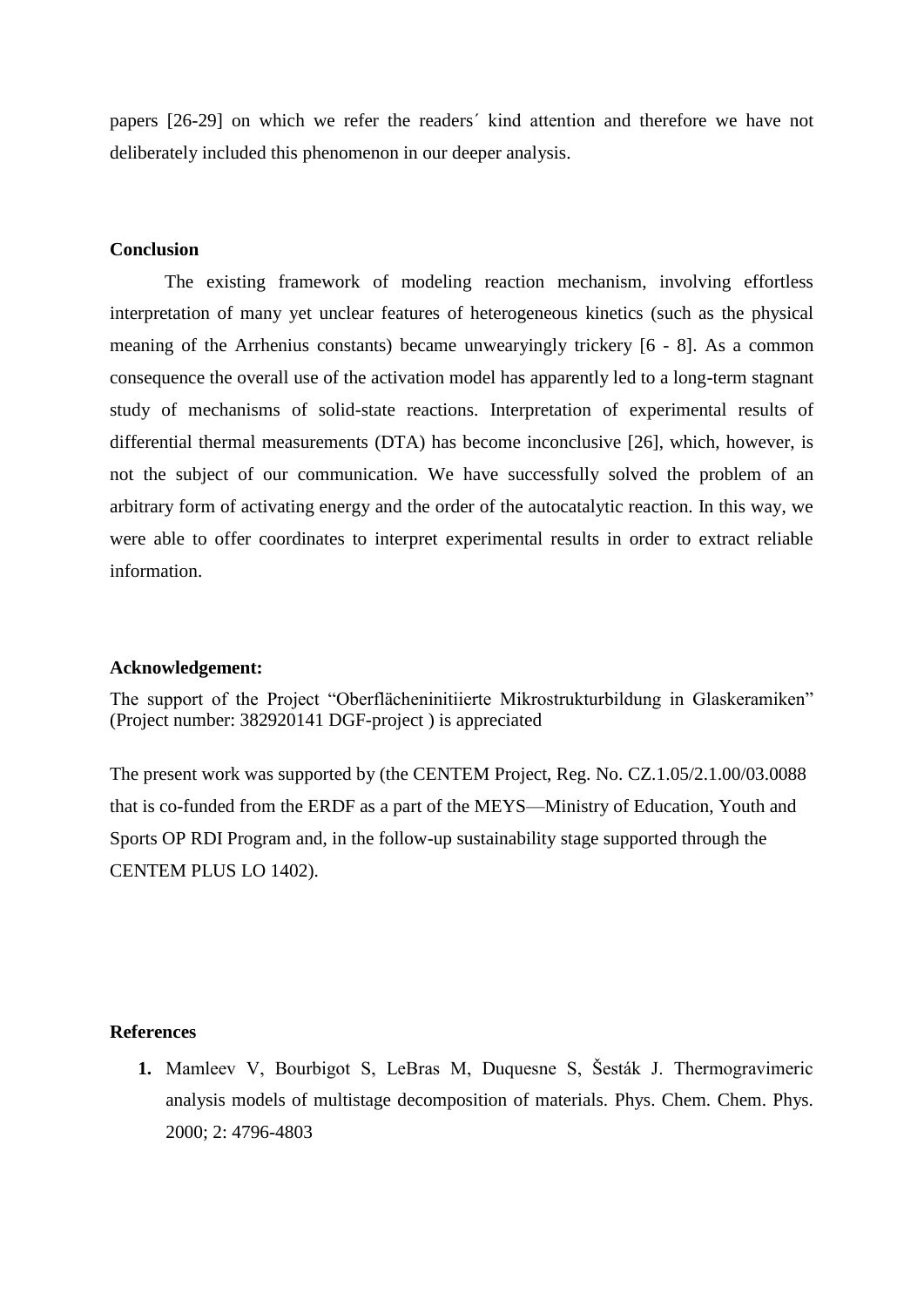- **2.** J. Málek, T. Mitsuhashi, J.M. Criado, Kinetic analysis of solid state processes. J. Mater. Res., 2001; 16: 1862 – 1871.
- **3.** Khawam A, Flanagan DR. Solid-state kinetic models: basics and mathematical fundamentals J. Phys. Chem. B 2006; 110: 17315-17328;
- **4.** Šesták J, Rationale and fallacy of thermoanalytical kinetic patterns: how we model subject matter, J Thermal Anal Calor, 2012; 110: 5-16.
- **5.** Koga N, Šimon P, Šesták J. Some fundamental and historical aspects of phenomenological kinetics in solid-state studied by thermal analysis. Chapter 1 in book: in book by J. Šesták, P. Šimon. Eds,: Thermal analysis of micro-, nano- and non-crystalline materials, pp. 1-28, Springer Berlin 2013,
- **6.** Galwey AK, Brown ME. Application of the Arrhenius equation to solid-state kinetics: can this be justified? Thermochim. Acta 2002; 386: 91-98;
- **7.** Galwey. A.K. What theoretical and/or chemical significance is to be attached to the magnitude of an activation energy determined for solid-state reactions? *J* Therm Anal Calorim 86 (267-286), (2006)
- **8.** Šimon P, Dubaj T, Cibulková Z. Equivalence of the Arrhenius and non-Arrhenian temperature functions in the temperature range of measurements. J Therm Anal Calorim, 2015; 120: 231-238;
- **9.** Šesták J, Málek J. Diagnostic limits of phenomenological models of heterogeneous reactions and thermoanalytical kinetics. Solid State Ionics 1993; 63/65: 254-259
- **10.** N. Koga. Physico-geometric kinetics of solid-state reactions by thermal analysis*. J.*  Therm. Anal. 49 (45-56),( 1997).
- **11.** J. Šesták, The quandary aspects of non-isothermal kinetics beyond the ICTAC kinetic committee recommendations. Thermochim Acta 2015; 611; 26-35
- **12.** Avramov I. Kinetics of distribution of infections in network. Physica A. 2007; 379: 615
- **13.** P.S. White, Pattern, process, and natural disturbance in vegetation, Bot. Rev. 1979; 45: 229.
- **14.** Mooney HA, Godron M. (Eds.), Disturbance and Ecosystems, Springer, New York, 1983.
- **15.** Romme WH. Knight DH. Landscape diversity: the concept applied to Yellowstone Park, Bioscience 1982; 32: 664.
- **16.** Pickett STA, White PS (Eds.), Ecology of Natural Disturbance and Patch Dynamics, Academic Press, New York, 1985.